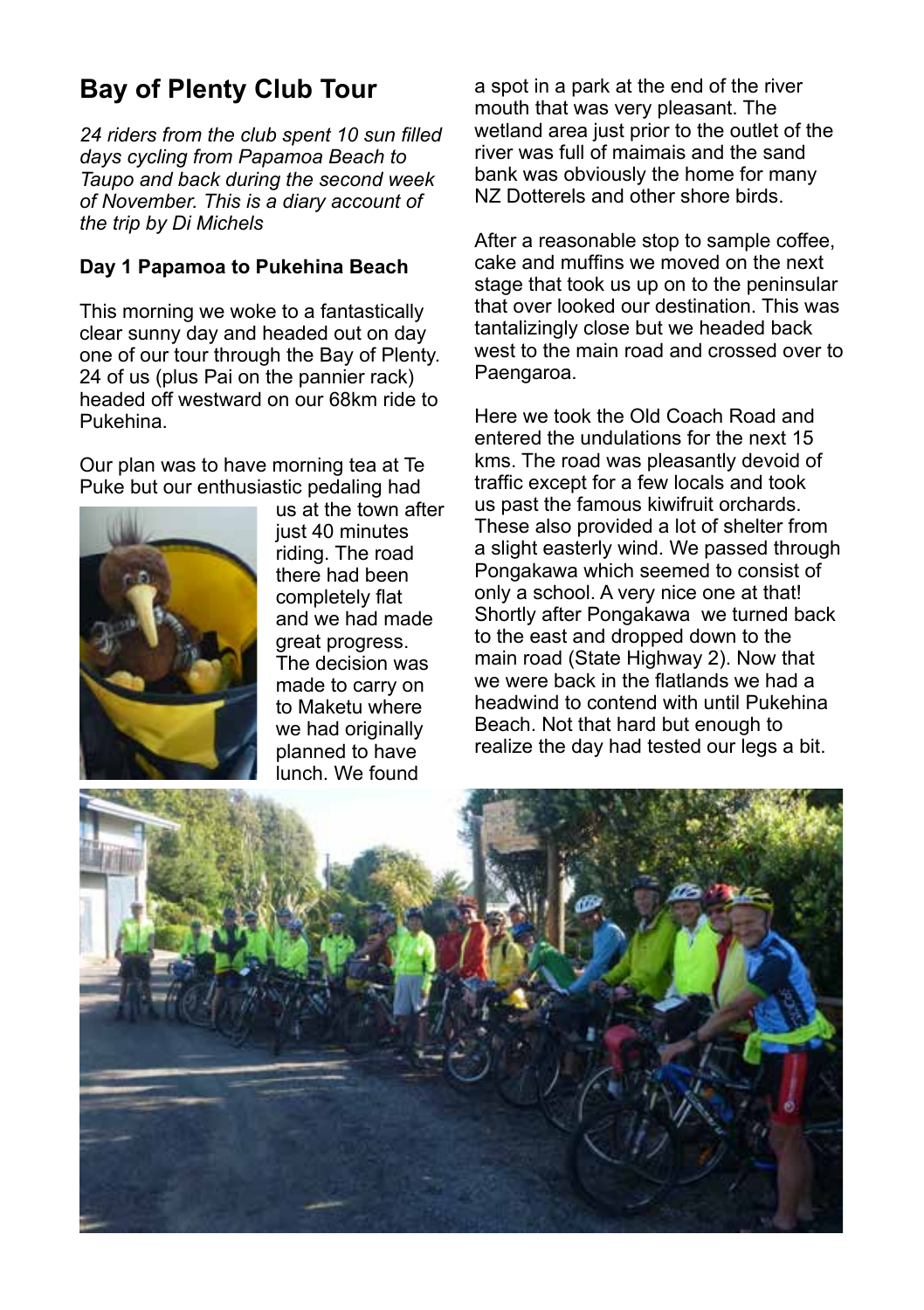

pretty flat. Our first stop was at Pukehina School where Ron O had been educated several years back. The first sign for the school was a tad disappointing for Ron as it appeared to be a private residence. About another couple of k's further we came across the actual school. Still in use today and very cute. We all assembled by the school bell and with Garth Barfoot's carefully choreographed arrangement, got a nice pic of all the riders and Ron. Apon leaving Garth commented on how Ron had featured on the honours board

as the best behaved pupil in 1952..... Yeah right!

We had lunch at Pukehina Beach with the rolling surf pounding the beach during the

afternoon. This area seems to be a haven for the dotterels and there are lots of fenced off areas protecting their nesting spots. Pukehina Beach also has a picturesque lagoon that offers nice swimming areas that are protected from the open sea. It is a pleasing thing to see that the dreadful oil slick that covered this beach after the Rena accident has left very little evidence of it's presence, although notices advising against eating shell fish appear occasionally.



Tonight the group will have a barbecue and we will be entertained with Sloop's polystyrene ball game. We were given these cute little balls when we departed Papamoa and each has a letter. We need to find others in the group with the same letters and solve a puzzle? (Not sure what the question is.....)

#### **Day 2 Pukehina Beach to Kawerau**

Another splendid day greeted us. White Island was clear to see on the horizon with a large cloud of steam pushing it's way upwards. After the usual breakfast and lunch preparations we were on the way by 8 am. Today would see us get into some more serious hills but the start was

We dropped back down to the coast and followed SH2 through to Matata for morning tea. Carolanne and Jackie, who have been driving the support van for us, choose a nice spot next to the river there and with plenty of shade. After a good break we headed out of town and commenced our climb up Manawahe Rd to the lunch stop at Manawahe. The temperatures were rising about as fast as the terrain and we had several stops along the way. This road is very pretty and almost devoid of traffic. At Manawahe we stopped outside a house with some nice shaded lawn for lunch. After a few more undulations we had a pretty rewarding down hill to Lake Rotoma. The lake was too inviting for Marieke, JB and Sloop and they were in to cool off. Others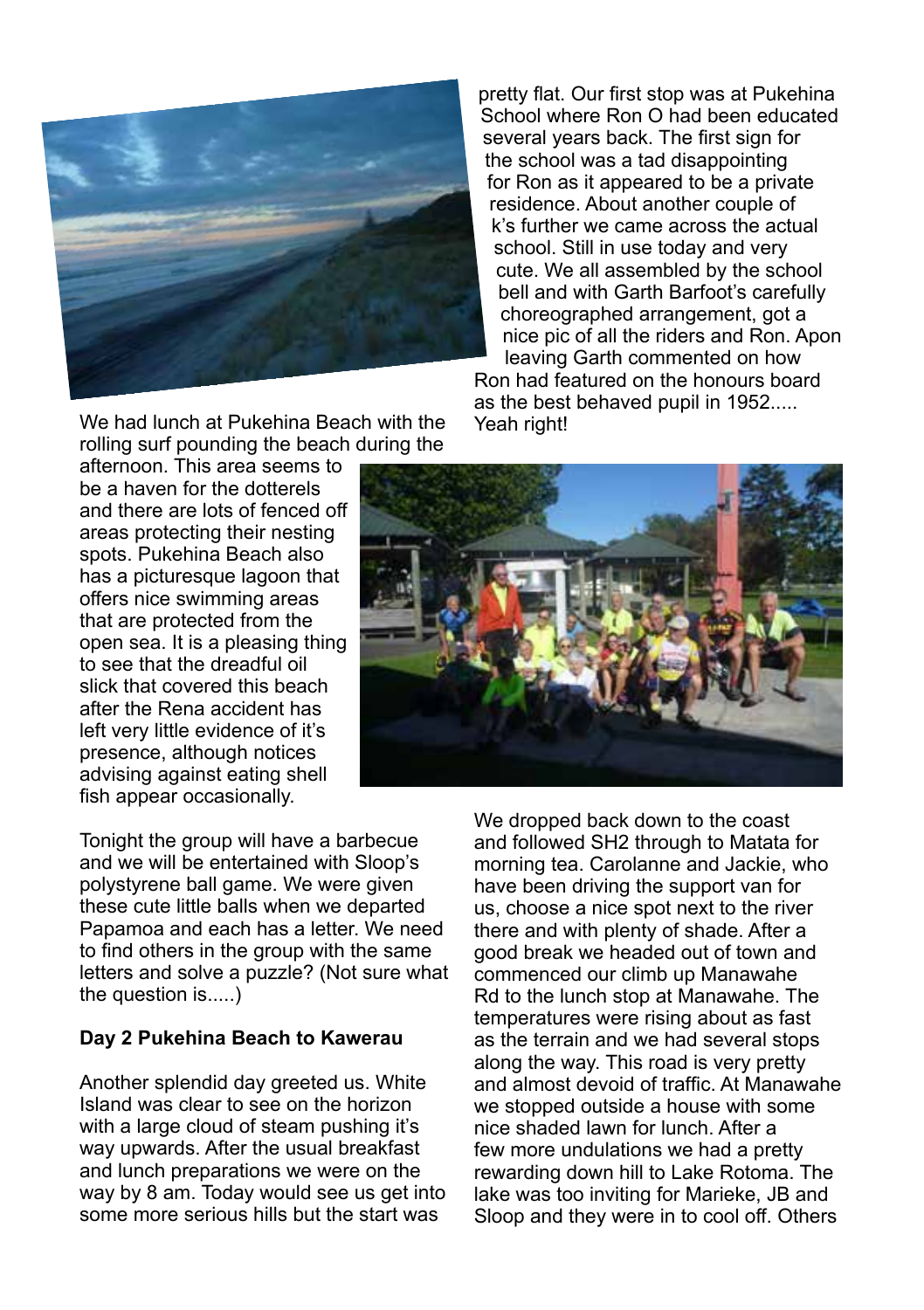

dunked their shirts in to the lake as well. We now had the final hill of the day to climb and a truly wicked descent to Kawerau.

We arrived at the Kawerau Thermal Motel at 2.30pm to find the rooms had been sorted and the group split into river walkers and pub crawlers to fill in time until dinner. At 6pm we were presented with ham, spuds and salads cooked by friends of the moteliers. This delicious fare was lapped up by everyone and most went back for 2nds, some were seen 3 times at the buffet table! This was followed by apple shortcake,

cream and ice cream. As I write this the entertainment officer, Sloop, is preparing the showing of A Good Year for the group.

The river walkers, led by Garth, went and had a look at the setup for the world rafting championships due to start next weekend. The course for this appears to be right in the middle of town by the canoe slalom course. A few teams were spotted down town but most will probably be arriving this week.

Tomorrow is a longer ride to Murupara which will hopefully be a bit flatter!

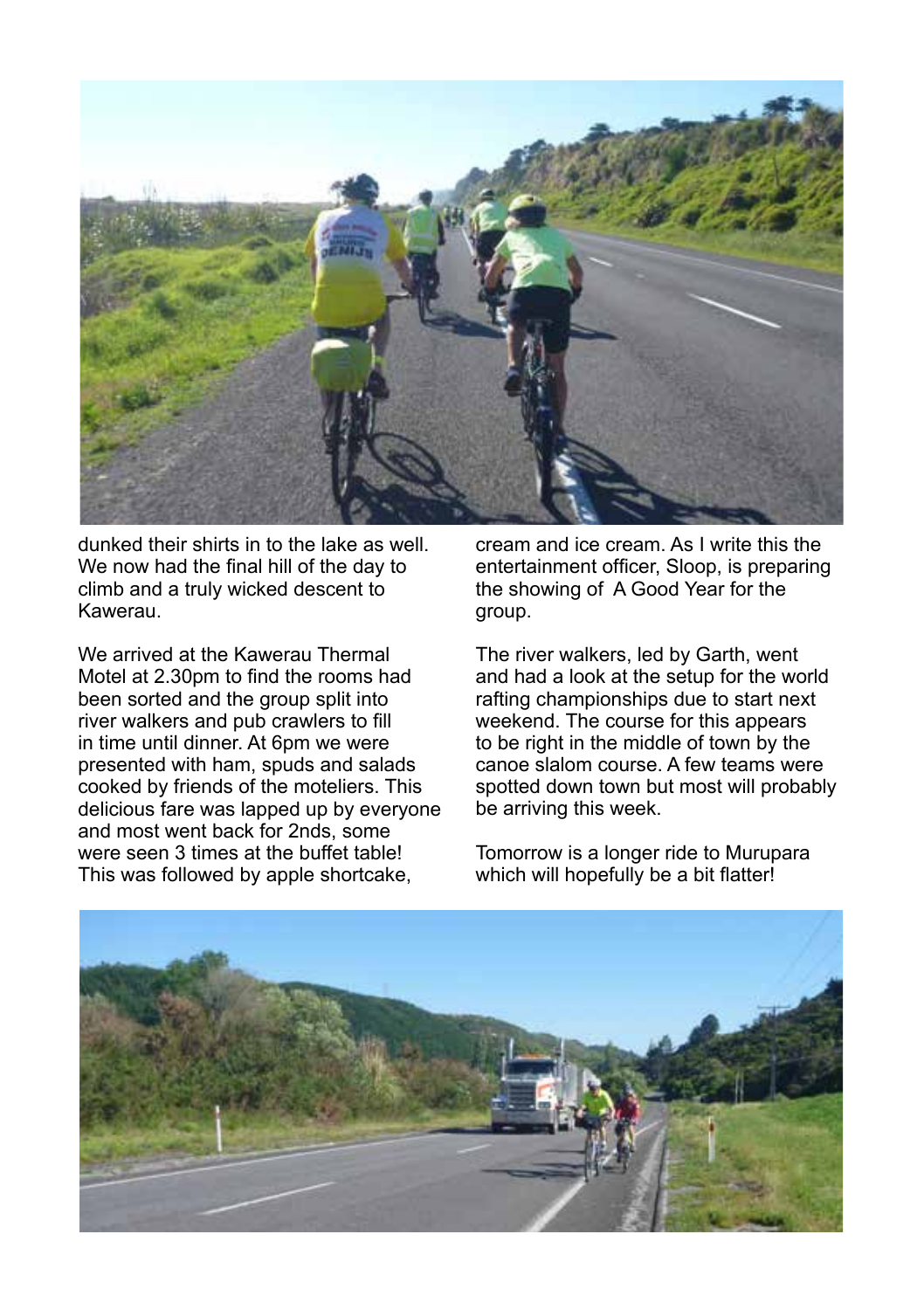

#### **Day 3 Kawerau to Murupara**

Another early start for the crew and we were away before 8! The weather forecast warned about the possibility of showers in the afternoon so we all carried our rain gear. At the time of departure there wasn't a cloud in the sky. As we left town Garth took us via the river where the preparations are being made for hosting the World Rafting Champs. There was a path right beside the course that would give fantastic views of the action. No one out training at that time of the morning.

We headed north east to Te Teko before turning south. This kept the conical cone of Mt Edgecombe on our right. Although the road was flat there was a small headwind that kept our legs honest. When we reached Te Mahoe we began the ascending that would really test everyones legs. I queried the fact that the Te Mahoe school was built directly below the Matahina dam? Lake Matahina was a lake I raced on during my rowing career but has not been used since the Edgecombe earthquake struck

as the road into the rowing course was destroyed.

The morning tea stop was at the bottom of the main descent and where the road crossed the river. After many boasts about down hill speed Ron O took the honours – hitting 74km on the way down. We had coffee and tea under a cloudless sky.

We had a flat ride for a while but directly into the wind. It seems that the only time we didn't get affected by the wind was when we going uphill! We had another series of climbs before the lunch stop at Aniwhenua Dam. This was engineered by Kit so he took some of the group

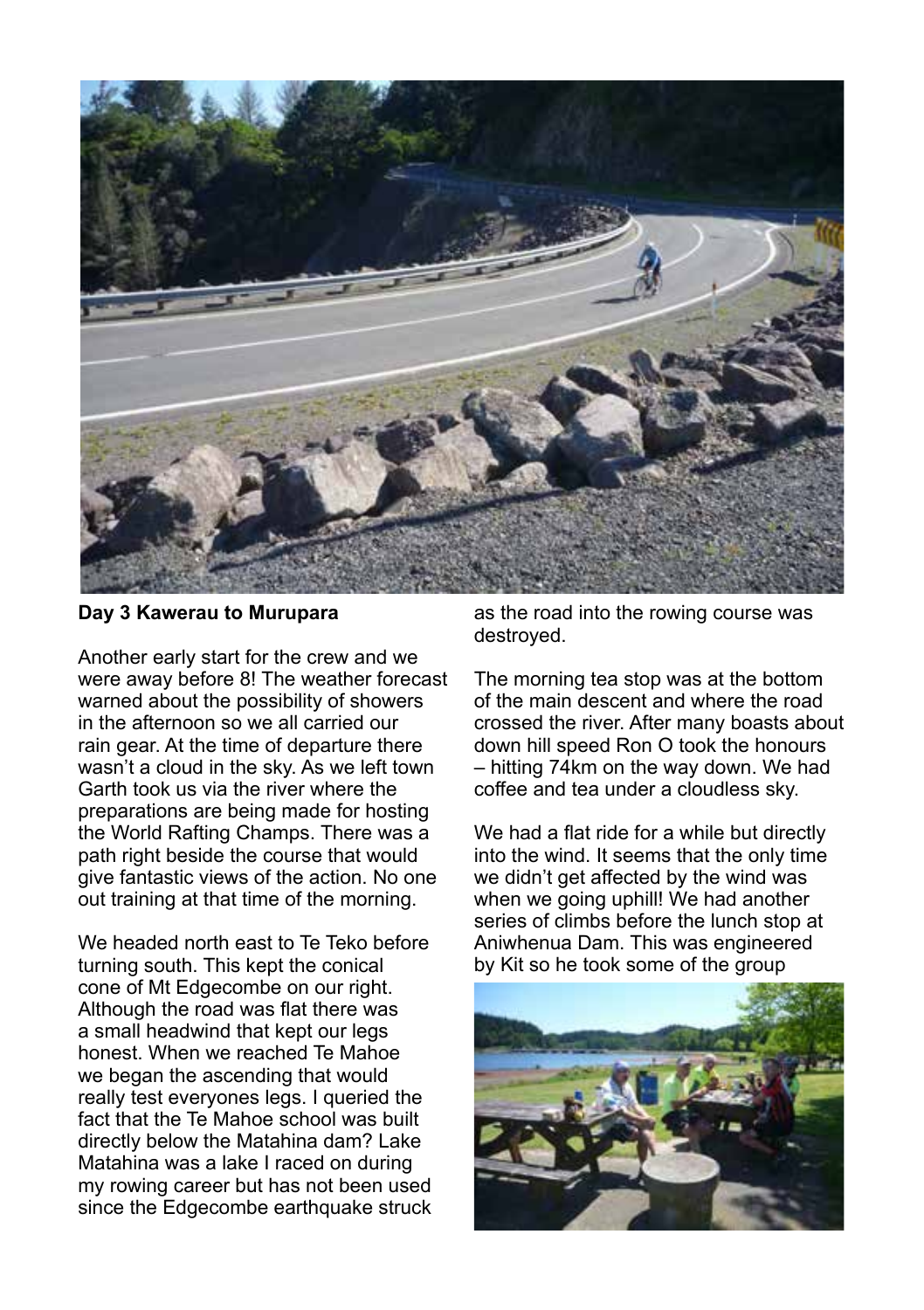

down to look at the power station and the spectacular falls that used to be popular with kayakers. There is a canal leading to the powerhouse as well as the overflow outlet which formed quite a complex. Lunch was under a cloudless sky and thank heavens also under some lovely trees beside the lake. By this time some of the group were feeling the effects of the heat and the hills!

From the lunch stop it was an energy sapping ride into the wind under a cloudless sky! At one point I stopped to refill my water bottles by the van only to have Jackie pass a comment regarding her purchase of an ice cream from the cafe up the road. This comment was

swiftly followed by a shower for her from the water bottle I was holding at the time. It must have been a reflex action to her comment!

Since arriving at the hotel in Murupara some of us have been witness to one of the towns special features.... the locals riding home from work on their horses. It is great to see this happening but like cyclists, they too are pushed out to make room for cars. Many of the riders were ducking and diving under trees as they tried to control some wayward equines.

To night we are having dinner at the local hotel

### **Day 4 Murupara to Taupo**

Yet another dry day! We headed off in a northwesterly direction which was good from the wind point of view as we had it from the back whilst we climbed up to the plateau. It began with a short couple of k's of moderate climb and then leveled out to become a steady ascent to the top. All this through the majestic pines of the Kaiangaroa Forest, the largest man made plantation in the world. Our morning tea stop was a few kilometers before the Rainbow Mountain on a forest siding. Very nice spot with a mown section and shady trees .

From Rainbow mountain we rode a short section on the main road before

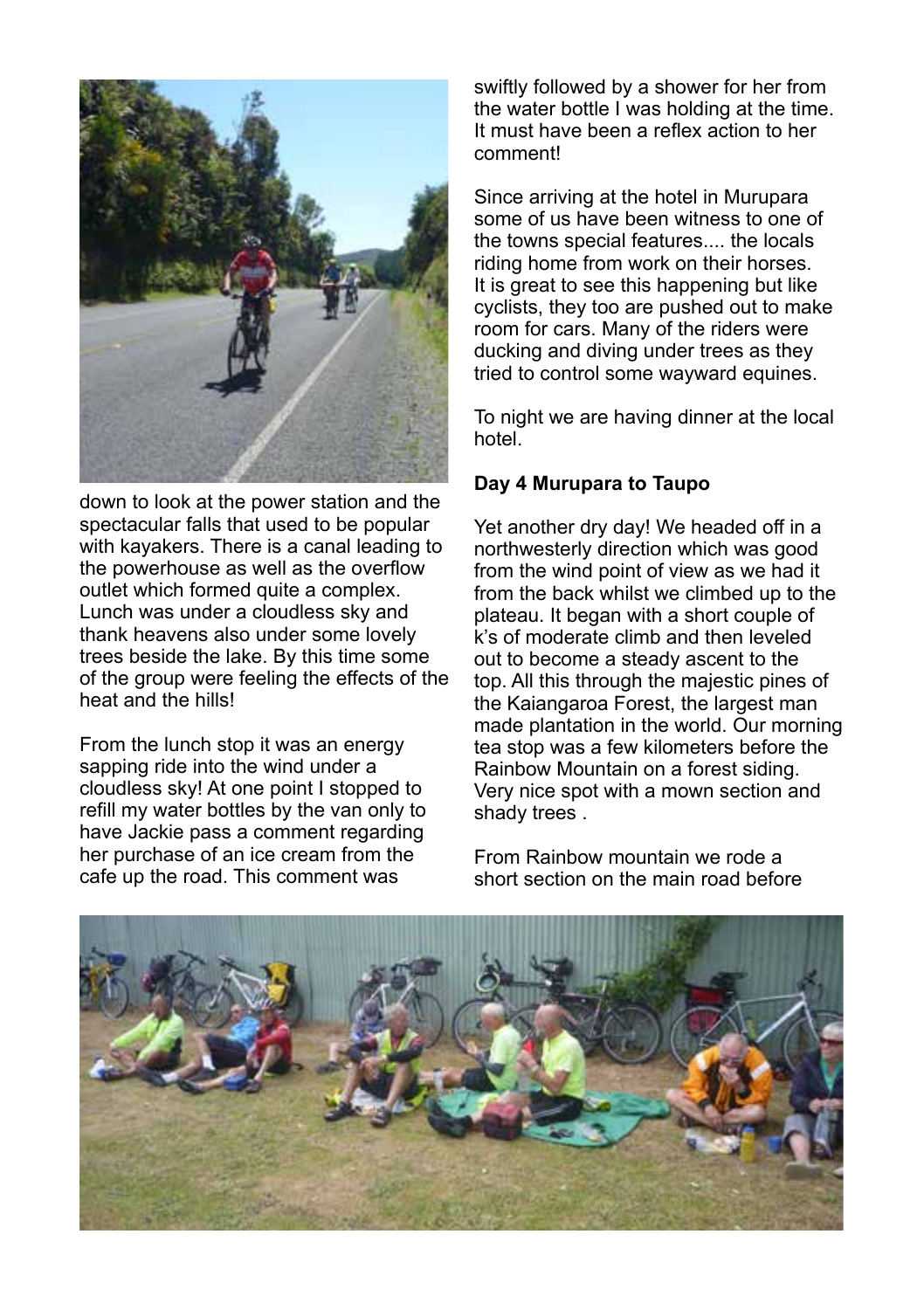turning off and heading down to Reparoa via Settlers Road. At this point we had done the 180 degree turn into the wind and were testing our legs yet again! The support van was making regular stops by now and keeping a check on the stragglers. Everyone was sorting themselves into small groups to get some sort of protection from the wind. Gradually as we turned west this became a side wind. There was an interesting situation with the dust being blown up from the bare areas of felled forest to the east and the creation of large quantities of dust in the air. At one stage Colin alerted me to close my eyes as a whirlwind of dust passed over our group! Broadlands road is an exposed route and we were all glad to get to the bottom of Mt Tauhara and head down into Taupo.

We are in a backpackers type lodge for two nights and looking forward to a rest day. Some will possibly go for a ride!

Dinner for me tonight has been a smoked trout caught by my son Nigel... yummmm!

#### **Day 5 Taupo**

This was the rest day although some people seemed keen to continue exercising. Garth took off with a group of

enthusiastic walkers to trek from Kinloch back to town. Rather ambitious and rumour has it there was a bit of dissension in the ranks on the way back. I think a taxi was involved in the end!

We had a group dinner at the RSA club which was organised by JB and enjoyed by all. Sloop and Kit ran a hilarious quiz night of cycle questions and identifying old TV music themes.

#### **Day 6 Taupo to Tokoroa**

Taupo gave us a chilly send off! Shortly after crossing the Waikato River we climbed up to Poihipi Rd which is notoriously narrow and hilly. We had a short 7km section of this to do before turning off into more quiet back roads. These roads had stunning views of the countryside as we rode through Oruanui and on towards Mokai. They rolled along nicely and eventually we had a fantastic down hill to the Mokauteure Stream. At this point we stopped for morning tea.



We were making really good progress towards Whakamaru, the planned lunch stop, so it was decided that we would have a hill climb and a coasting race. Ron J and JB officiated as each of the group sprinted up the hill and then rolled back

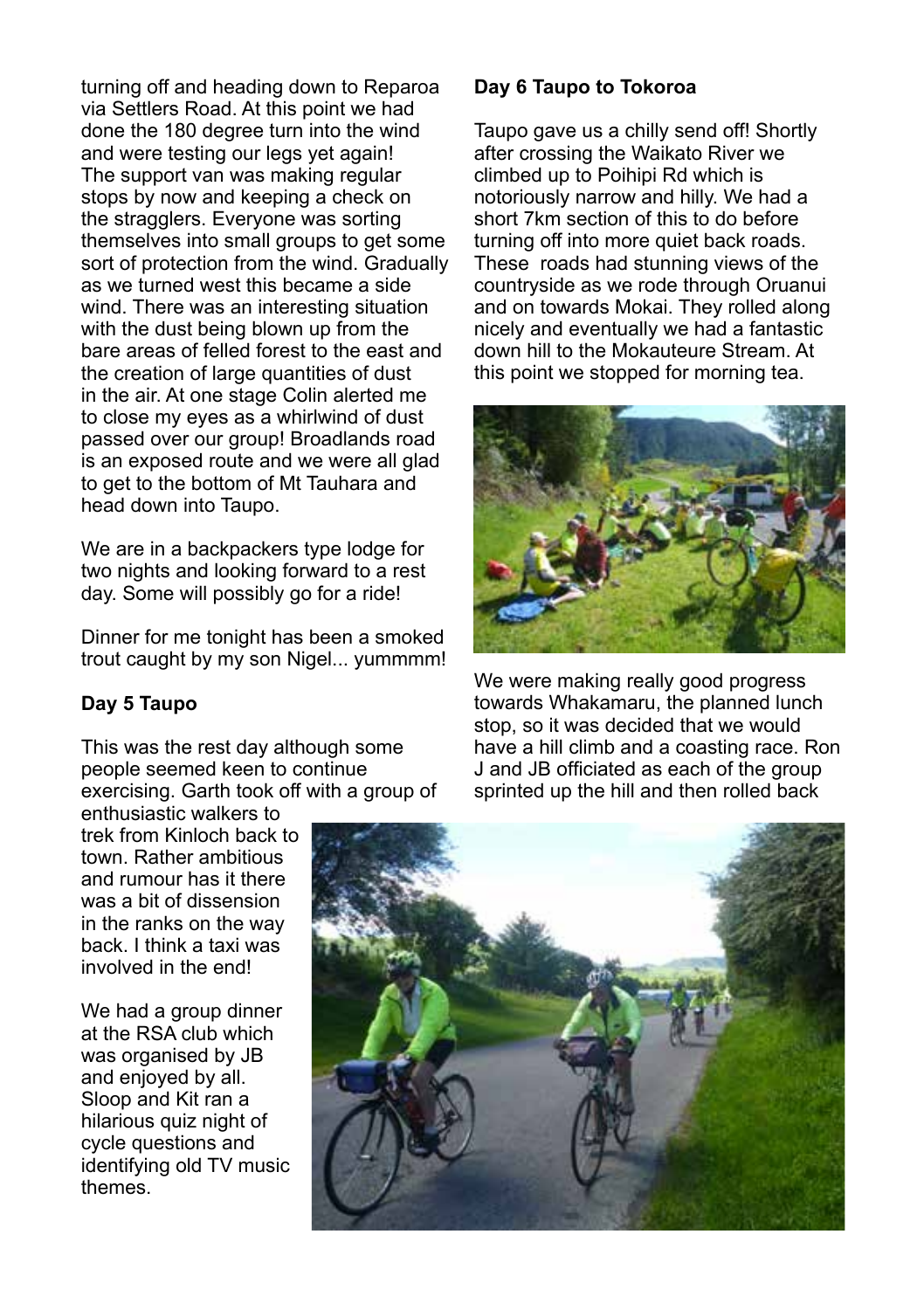

down to the bottom. Apparently there is some sort of committee decision needed to confirm the results but Ron O proved to be the most efficient heavy weight by winning the coasting segment! Rumour has it that he won the uphill as well! We continued to undulate through this scenic part of the country and eventually dropped down to Whakamaru. It was decided to go along to the camping ground for lunch so those who felt inclined could have a swim. When we got there it was a tad windy and chilly for swimming but we had a nice place to eat lunch.

After lunch we had the final 30km section to Tokoroa along SH32. It had a few longer, steeper climbs and these were quite tough with the high temperatures in the afternoon. Most of this was through the Kinleith Forest and with a nice tail wind. Shortly after breaking out of the forested area we were on the outskirts of Tokoroa. This is quite a large town and riding in to find the motel felt like quite a distance.

Tonight we all look forward to a roast meal to fuel us for the next leg to Okaroire.

#### **Day 7 Tokoroa to Okaroire**

The skys were a bit overcast this morning as we headed out to our first stop at Jones Landing just south of Arapuni Dam. The terrain was very comfortable rolling countryside with immaculate farms. In the distance was the peaks of Maungatautiri and in the shadows was a peaceful spot



where we had morning tea. The dam at Arapuni is quite dramatic as the wall is very deep and in a narrow section of the Waikato river. At this point I made a small navigation error and took some of the crew up to Horhora Rd, thinking that the access to the swing bridge above the power station was from a side road. Pat had decided to go ahead at this point so JB had quite a chase to real him in and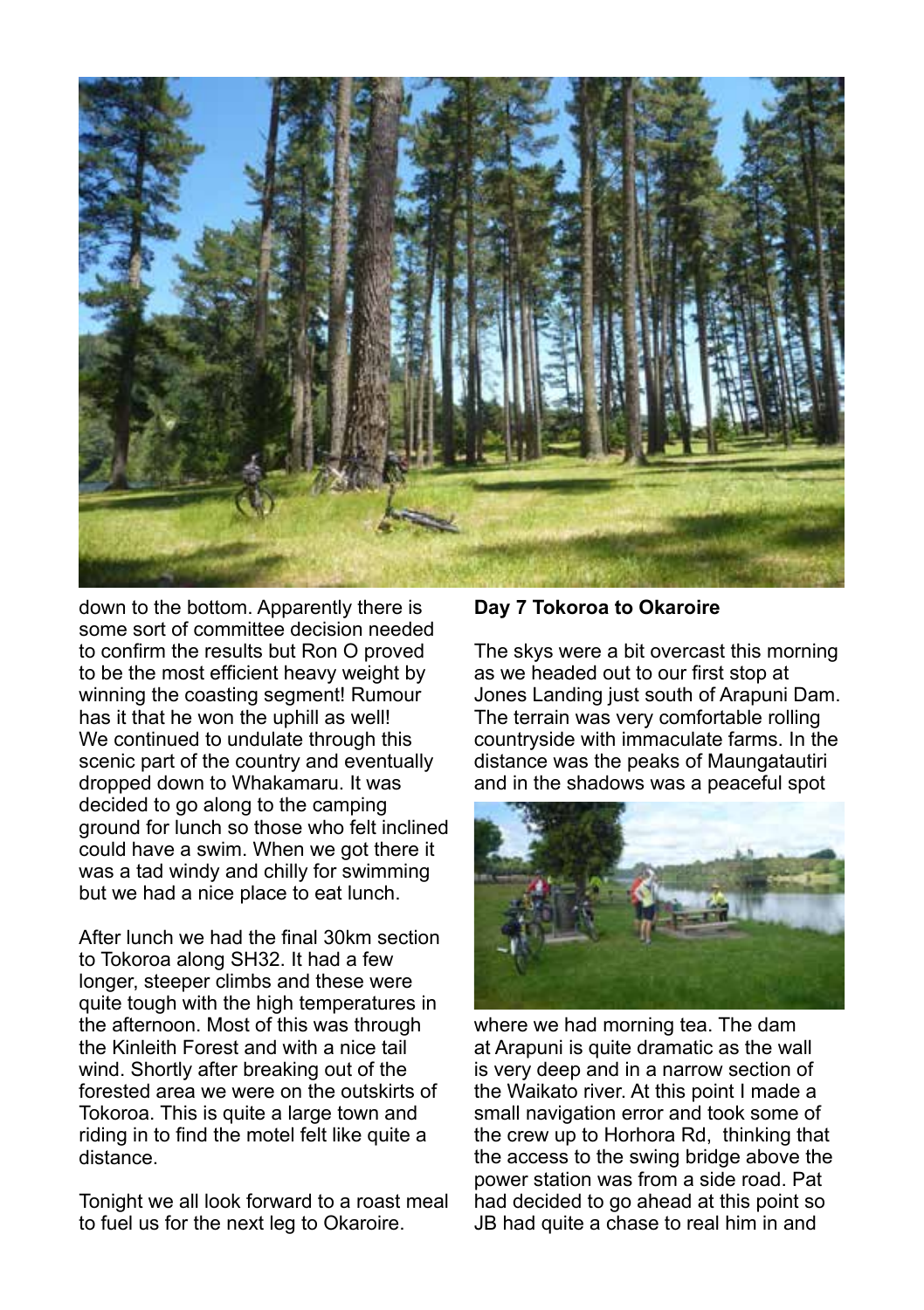turn him around.

Back on track we rode over the bridge... well actually most walked over as the bridge is slung very high above the gorge and rather intimidating! The rolling Waikato hills continued as we made our way to Putaruru. We stopped just before the township at a wayside rest stop for lunch. This had a fast moving stream and a waterfall next to it which was quite pleasant.

The day was heating up again as usual and we pretty much split the group up at Tirau as some people wanted to stop for ice creams. The ride to Okaroire was a short undulating one of about 7kms. The accommodation is at the hot springs and





the hotel there has been restored to the period it was originally built in. We had a nice afternoon to recover and have had yet another superb meal presented this evening.

Tomorrow we move on to our final night at Ngongotaha with a big climb over the Mamaku range.

#### **Day 8 Okoroire to Ngongotaha**

Today started a little later as we had a breakfast supplied at the hotel. We had a great cooked breakfast – a choice of 6 options and most took the mixed grill. We also seemed to have access to the continental choices so most of us were well filled when we finally got away at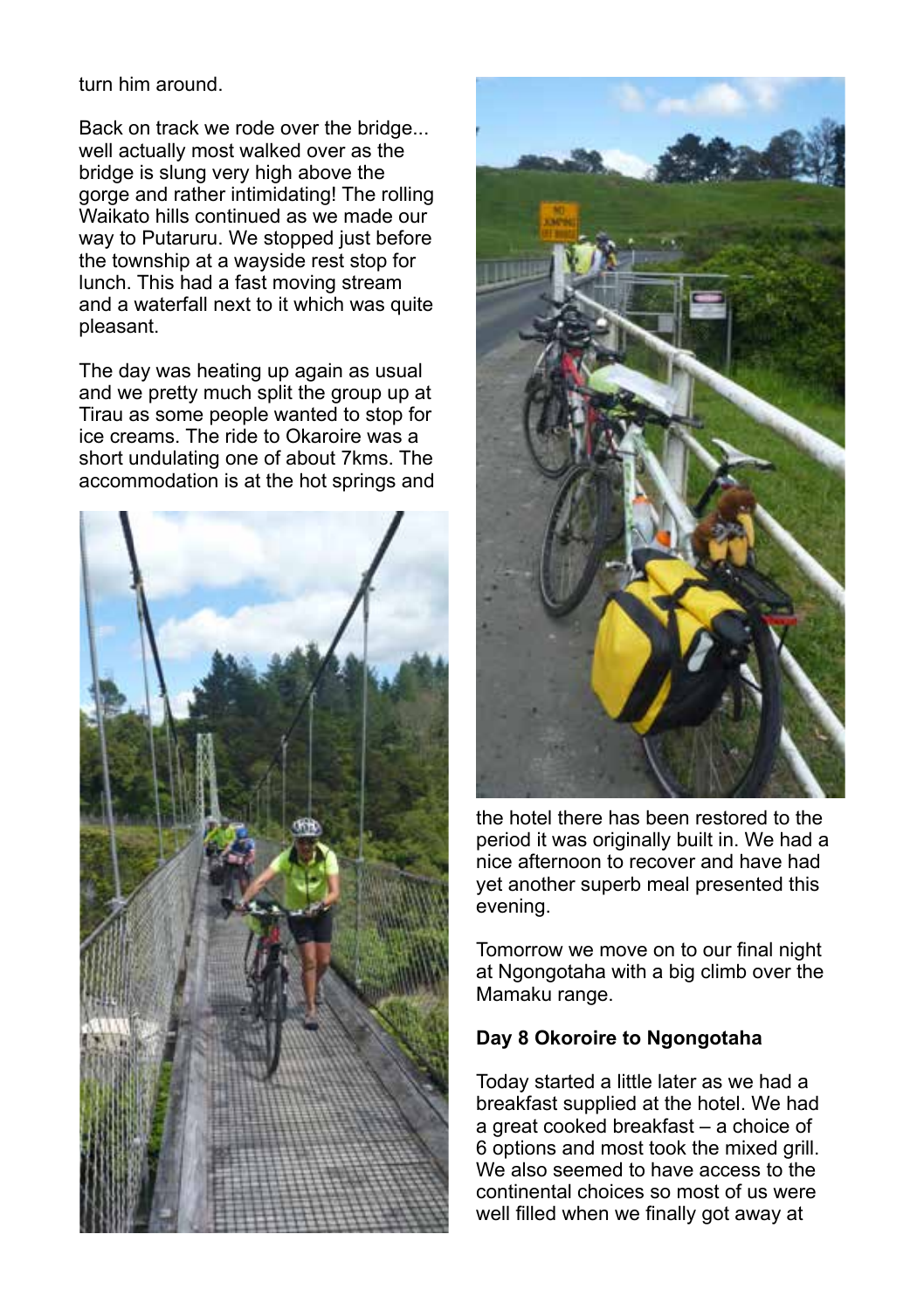9am. We had a quite quick ride to the bottom of Leslie Rd where we started the climb for the day. It was sealed to about a third of the way over where it changed to gravel.

The morning tea was delivered to the end of the seal for us.

Most of the gravel was quite ridable but occasionally there were spots where it was a little soft and one of these patches on a down hill caught Judy. She spied her landing spot reasonable well but the grass also had a bit of blackberry. Typical

Judy though she was back up and on her bike pretty quickly. When I caught up with her she was covered in scratches all over her face and leg. Even after arriving at the accommodation we were still picking the odd prickle out!

The Cecil Rd started at the junction of Galaxy Rd and did not look particularly inviting as the four wheel drive vehicles had been through during some pretty wet times and left large ruts and pools of water. Some in the crew thought I was sending them down the wrong way so they waited for Colin to confirm the direction! At least this section was not more than a few kms. It was a bit sad to see there was a lot of dumped rubbish up at this end of the route and I guess it explains why some of the access to the forests are limited. We had lunch at

Mamaku pretty much at the top of the ranges. From there it was mostly down hill to Lake Rotorua. We came down Oturoa Rd, and immediately we turned on to it JB was gone. He knew the road and was very keen to enjoy what lay ahead. From the bottom of the road it was a short ride to Ngongotaha where most of us stopped for an ice cream – a well deserved reward for an adventurous day. Tonight Steve and Annette's extended family are preparing dinner for us. It is a Lebanese meal which is quite different to the roasts that seem to be the norm for most of the trip.